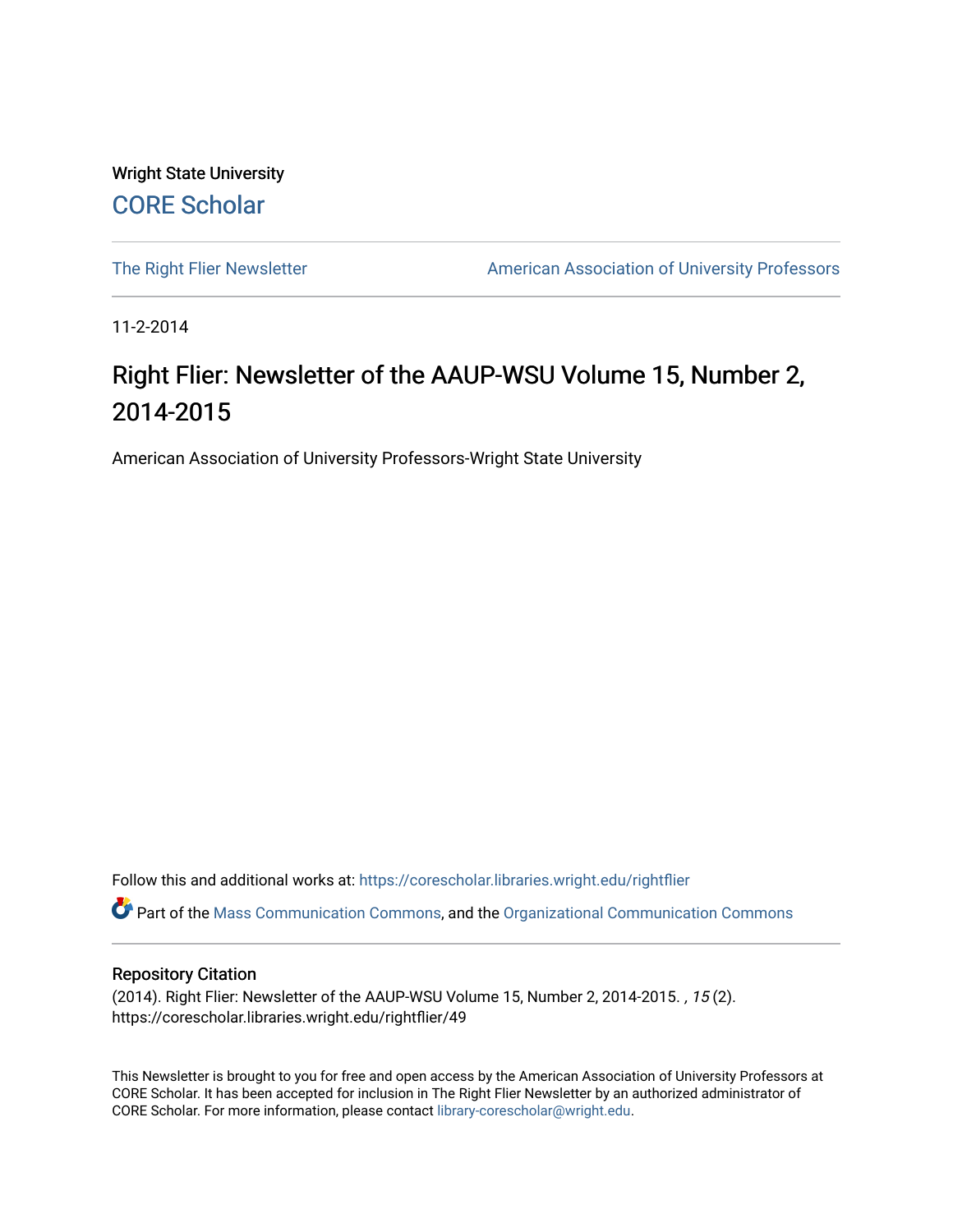# **The Right Flier**

## **The Newsletter of AAUP-WSU**

**Volume 15, Number 2 2014-2015**

**Editors: Marty Kich and Linda Farmer**

## **What's New in the CBA's? Part 2: Health Care**

### **Rudy Fichtenbaum Chief Negotiator, AAUP-WSU**

#### **Introduction**

This is the second in a series of articles that we will have in the *Right Flier* explaining what is new in the recently adopted collective bargaining agreements for both TET and NTE faculty.

A second major change in the CBAs is language on health benefits. This is particularly important because we are coming up to open enrollment when you will have to make your health care elections for 2015. Among the major changes that will be discussed below are the discontinuation of three existing health plans, their replacement by two new plans for NTE and TET faculty, and a change in the premium structure for TET faculty.

Wright State's health plans are self-funded, which means that Wright State assumes most the financial risk of providing health care to employees. Wright State also buys specific stop loss insurance from Anthem (insurance if a claim exceeds a specified threshold) and it uses Anthem as a Third Party Administrator (TPA). Since Wright State has used Anthem as its TPA, there will be no substantial change in networks for the new plans. Every year, new doctors enter the network and some leave, and on rare occasions hospitals leave the network, generally on a temporary basis while they negotiate rates with Anthem. However, aside from routine changes like these, which occurred with our old plans, your network will be the same.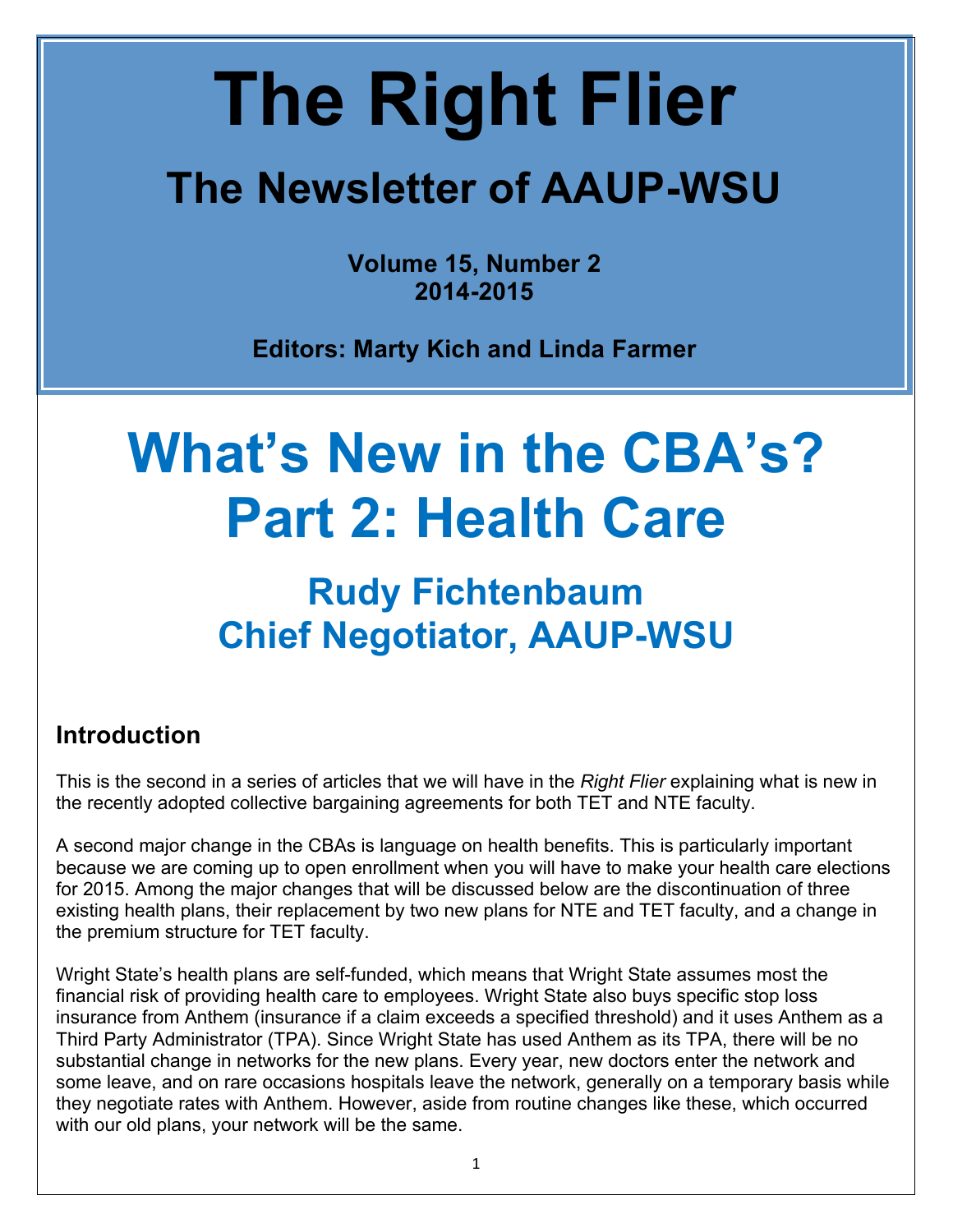#### **New Plans**

The first major change is that starting in 2015 we will have two new plans replacing three old ones that will no longer be available. The Traditional Health Plan, which was only available at the Lake Campus, is being discontinued. The HMO plan is going away; the new plan closest to the old HMO will be the 90-10 PPO. The existing 90-10 PPO plan is going away; the new plan closest to it will bean 80-20 PPO. The High Deductible Health Plan (HDHP) with a Health Savings Account (HSA) will continue to be available, although the University's contribution to HSAs will change; more on that later.

Beginning in January of 2015, all bargaining unit faculty will have the choice of the three plans named above: a 90-10 PPO, and 80-20 PPO and a HDHP with HSA. Each of the plans also includes dental coverage and vision coverage. Thus, whenever you pick a health care plan, you will automatically be enrolled in the dental plan and the vision plan for no additional cost.

In explaining the various plans, this article will only cover network benefits. For an explanation of nonnetwork benefits, see the CBA. Note, however, that under any of our health care plans if you have a real emergency or think you have a real emergency you should go to the nearest hospital without regard to the network status of the hospital.

#### **90-10 PPO**

The first plan is a 90-10 PPO, which is similar to the old HMO plan in that it offers lower out-of-pocket expenses (copays, deductibles, and coinsurance) and a lower out-of-pocket maximum in exchange for significantly higher premiums.

The old HMO had no deductibles and no coinsurance, whereas the 90-10 PPO has a \$125/\$250 deductible. The first number refers to the deductible for individuals and the second is for a family. (For everything except premiums a family is a spouse or domestic partner and/or other eligible dependents.) A deductible is something you pay up front at the time you receive services; your deductible must be met before insurance pays anything.

The 90-10 refers to coinsurance. The University pays 90% and you pay 10% for certain services, including inpatient hospitalization, once you have satisfied your deductible and until you reach your out-of-pocket maximum.

There are also co-pays (flat fees) for a variety of office services: \$15 for primary care, \$25 for specialty care, \$40 for urgent care and \$200 for ER services. The copay for the ER is waived if you are admitted to the hospital. There are also separate copays for drugs \$8/\$25/\$40 for generic /brand name formulary (here and below, meaning a preferred list)/generic or brand name non-formulary.

One change, due to the Patient Protection and Affordable Care Act (ACA) (aka Obama Care), is that many preventive services are offered without any cost sharing including routine medical exams, Pap testing, mammograms, PSA testing, immunization and a host of other preventive screening procedures that are age and gender appropriate.

Finally, there is an out-of-pocket maximum of \$1,000/\$2,000 for individual/family. Another consequence of the ACA is that all of your deductibles, copayments (including copayments for prescriptions), and coinsurance count toward your out-of-pocket maximum. Once you reach your out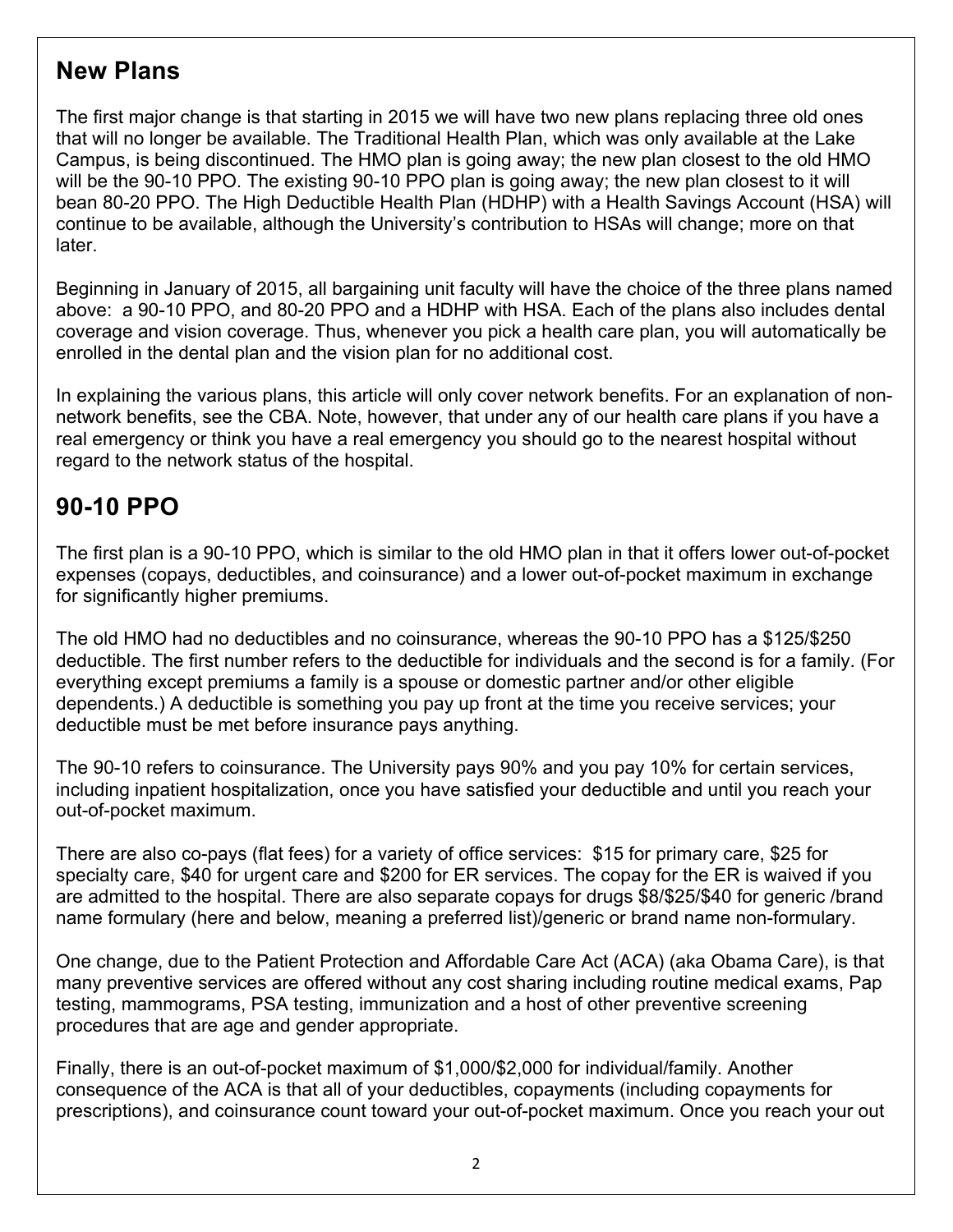of pocket maximum for a calendar year you pay \$0 and insurance pays 100% of any remaining covered expenses.

#### **80-20 PPO**

The second plan is an 80-20 PPO, which is similar to the old PPO plan in that it offers somewhat higher out-of-pocket expenses (copays, deductibles, and coinsurance) and a lower out-of-pocket maximum (compared to the 90-10 PPO) in exchange for significantly lower premiums.

The 80-20 PPO has \$250/\$500 deductible. Again, the first number refers to the deductible for individuals and the second is for a family. (For everything except premiums a family is a spouse or domestic partner and/or other dependents.)

The 80-20 refers to coinsurance. The University pays 80% and you pay 20% for certain services, including inpatient hospitalization, once you have satisfied your deductible and until you reach your out-of-pocket maximum.

There are also co-pays (flat fees) for a variety of office services: \$20 for primary care, \$30 for specialty care, \$40 for urgent care and \$200 for ER services. The copay for the ER is waived if you are admitted to the hospital. There are also separate copays for drugs \$8/\$25/\$40 for generic / brand name formulary / generic or brand name non-formulary.

As is the case with the 90-10 plan, many preventive services are offered without any cost sharing including routine medical exams, Pap testing, mammograms, PSA testing, immunization and a host of other preventive screening procedures that are age and gender appropriate.

Finally, there is an out-of-pocket maximum of \$1,750/\$3,500 for individual/family. As was the case for the 90-10 plan, all of your deductibles, copayments (including copayments for prescriptions), and coinsurance count toward your out-of-pocket maximum. Again, once you reach your out of pocket maximum for a calendar year you pay \$0 and insurance pays 100% of any remaining covered expenses.

#### **HDHP with HSA**

The HDHP plan with an HSA will remain the same except that the University will be reducing its contribution to the HSA from \$1,400 to \$1,000 for single, \$2,600 to \$2,000 for employee plus one, and \$3,000 to \$2,000 for employee plus family. Also be aware that coverage for employee plus one or employee plus family must meet the family deductible (\$4,000) before coinsurance applies; that is, the single deductible (\$2,000) does not apply for those electing employee plus one or employee plus family coverage.

Nevertheless, you should take a careful look at the HDHP with an HSA because the premiums are lower, and the University effectively is paying half your deductible. One note of caution: the HDHP plan is "grandfathered," which means that, even though it does cover some preventive services at no cost, it is not required to comply with all of the provisions of the ACA. So you should find out from Anthem during the open enrollment period the services that are impacted by "grandfathering." If you are going to switch to the HDHP and you have been using a flexible spending account (FSA), you must have a zero balance in your FSA by December 15, 2014 or you will not be permitted to enroll in the HDHP.